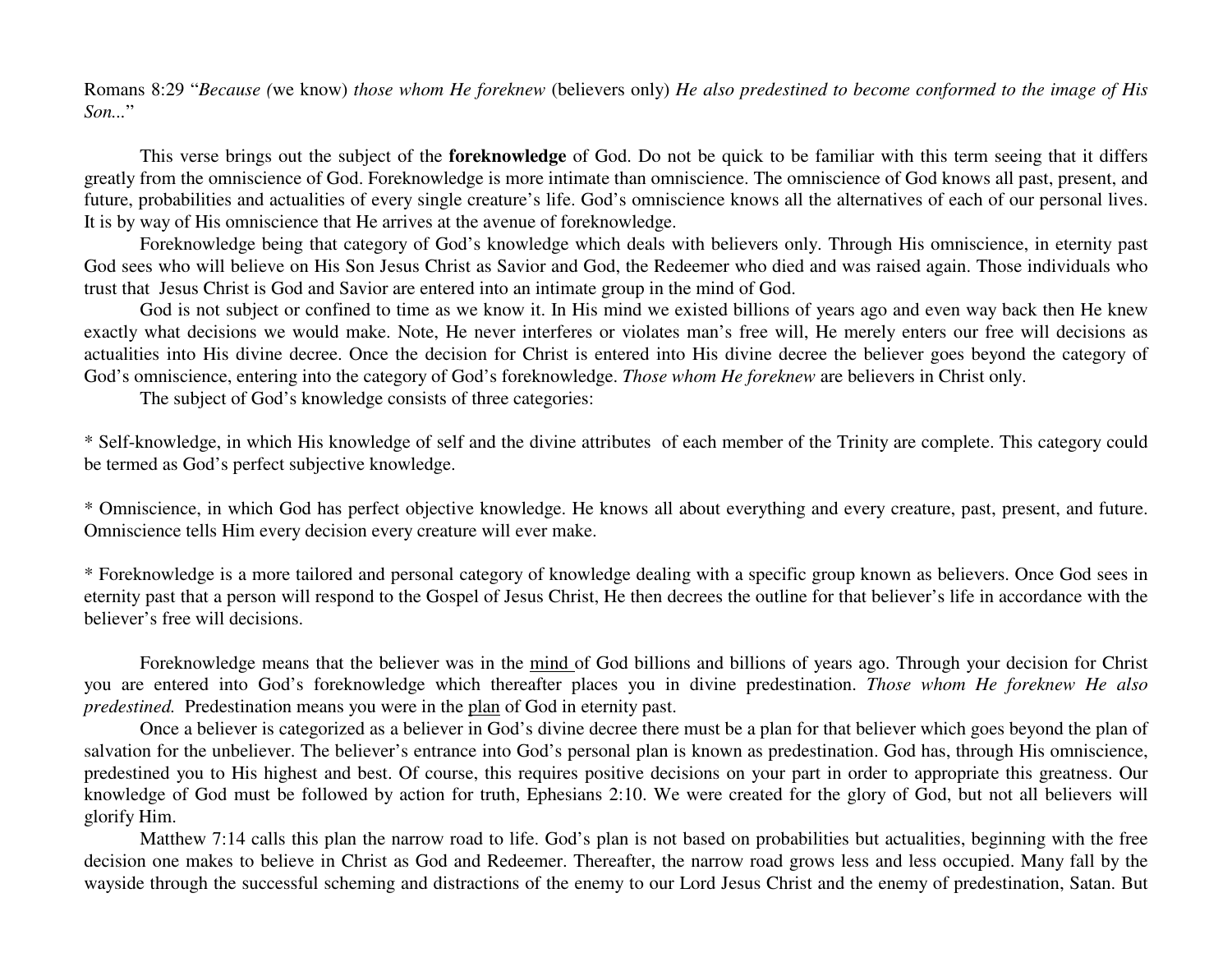regardless of who falls away, once <sup>a</sup> believer is placed in Christ, he is always <sup>a</sup> believer in Christ. Once you are decreed into the foreknowledge of God there is no exit. His intimate knowledge of you as His child is based on your union with Christ and is <sup>a</sup> fixed and nonnegotiable union. Once in Christ, the believer possesses divine perfect righteousness and God can never turn His back on His righteousness in us!

So, foreknowledge refers to intimacy as noted for us in Jeremiah 1:5, "*Before I formed you in the womb I knew you, and before you were born I consecrated you..*". Though it's taken from the Old Testament the principle remains applicable and salient, God knew all our decisions even before we existed, before our parents existed, and so on. In knowing of the person's decision for Christ, the believer is entered into God's foreknowledge. God therefore enters that believer into His divine decree as such and predestines that believer to His highest and best. He creates an eternal savings account with rewards and blessings specifically tailored to that believer. He also places that believer in the body of Christ exactly where He sees fit, 1Co 12:11. But His perfect design does not guarantee its execution. We must grow in the grace and knowledge of our Lord Jesus Christ in order to actualize these blessings.

Rewards and good works are prepared in eternity pas<sup>t</sup> through God's foreknowledge for each believer. But only those blessings which we withdraw through lining up our free volition with God's sovereign volition will be entered as actuals in the divine decree. Lining up our thinking and decisions with the perfect standard of God comes through our consistent perception, metabolization, and **application** of the knowledge of His word as accurately taught by our pastor-teacher from the originally inspired languages of the Bible. Nothing ever happens or takes place without God pre-determining or decreeing for it to transpire. He knows perfectly well who is positive toward His word and exactly what they can and cannot handle. He has everything under control and though you may feel at times that you do not, remember Romans 8:28, to those who truly love God (through dedication to His word), all things will work together for good!

His omniscience knows the alternatives of your personal life, the probables as well as the actuals, and His foreknowledge decrees all the acting variables as par<sup>t</sup> of predestination. Again predestination is the believer being entered into God's plan from eternity past. Election then follows as the believer being entered in as par<sup>t</sup> of God's royal family forever, this was also executed by God in eternity past. Great blessings and rewards await the believer in Christ but whether or not they are exacted depends on the believer's execution of the spiritual life that God has designed for him as par<sup>t</sup> of predestination.

Predestination is simply the act of an infinite and intelligent wise God determining the future of events in history based on His foreknowledge. This all means that God had <sup>a</sup> plan for your life and it existed way back in eternity past. God is perfect, His plan is perfect, and every solution to every problem is perfect, but the perfect solutions of God are pas<sup>t</sup> over by believers who op<sup>t</sup> instead for human solutions based on emotion and subjectivity.

It is up to the believer to select the divine solution as Deu 30:15 informs us, "*See, I have set before you today life and prosperity, and death and adversity.*" Following every problem will be an array of varying solutions but only one is the divine solution. Many times there are difficult courses of action or decisions that must be made. However, the easiest way to solve you problems is to make it simple, and therefore to make the solution simple you must think objectively. To think objectively you must begin by stabilizing your thinking through claiming <sup>a</sup> promise. This will deliver you from fear and panic and allow you to regroup mentally. Once you claim <sup>a</sup> promise you begin <sup>a</sup> system of thought or procedure which is the basic stage of the faith-rest drill.

Once you have stabilized your mentality, you are ready to concentrate on the doctrine in your soul. Of course, if you haven't cultivated God's word in your soul, there isn't going to be much to stabilize you and nothing to apply. God has intended for us to utilize doctrinal principles. This means you don't depend on others for your spiritual strength. Note, this does not obliterate the prospec<sup>t</sup> of friendship and true Christian fellowship in which two people comfort each other through the sharing of doctrinal viewpoint. But, until you have doctrine in your soul, *the mind of Christ,* you will have no solutions in life.